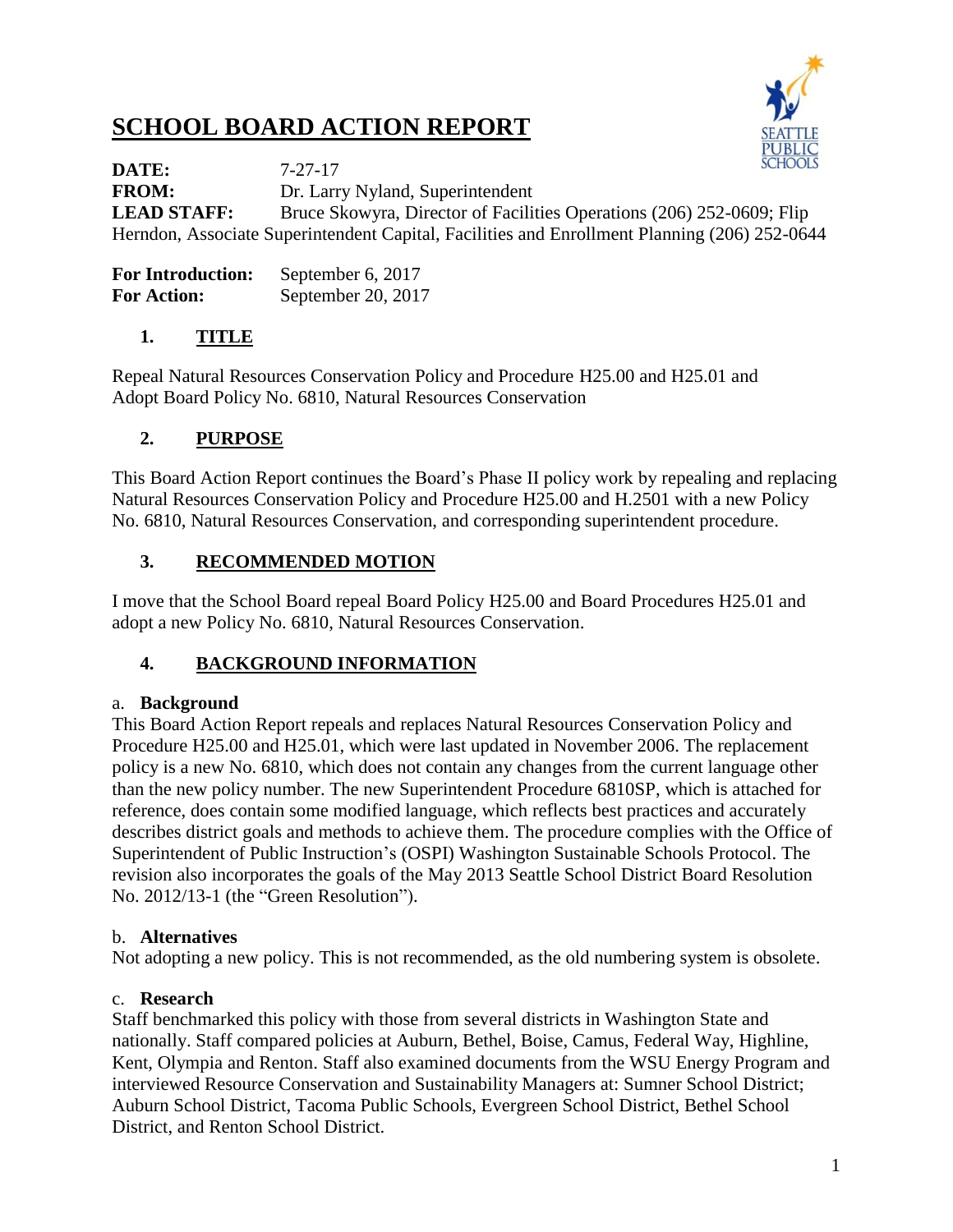Other resources include:

Benchmarked utility data and SPS resource usage from 2008 – 2016: <http://www.seattleschools.org/cms/One.aspx?siteId=627&pageId=18890>

Office of Public Instruction Washington Sustainable Schools Protocol: [http://www.k12.wa.us/SchFacilities/Programs/HighPerformanceSchools/WSSP2015Editi](http://www.k12.wa.us/SchFacilities/Programs/HighPerformanceSchools/WSSP2015EditionSecondPublication.pdf) [onSecondPublication.pdf](http://www.k12.wa.us/SchFacilities/Programs/HighPerformanceSchools/WSSP2015EditionSecondPublication.pdf)

City of Seattle Energy Benchmarking Ordinance #125000 – (for reference) [http://www.clerk.seattle.gov/~legislativeItems/Ordinances/Ord\\_125000.pdf](http://www.clerk.seattle.gov/~legislativeItems/Ordinances/Ord_125000.pdf)

City of Seattle Building Tune-Up Ordinance #125002– (for reference) [http://www.clerk.seattle.gov/~archives/Ordinances/Ord\\_125002.pdf](http://www.clerk.seattle.gov/~archives/Ordinances/Ord_125002.pdf)

City of Seattle Waste Management Recycling Ordinance #124313 – (for reference) [http://www.clerk.seattle.gov/~scripts/nph](http://www.clerk.seattle.gov/~scripts/nph-brs.exe?s3=&s4=124313&s5=&s1=&s2=&S6=&Sect4=AND&l=0&Sect2=THESON&Sect3=PLURON&Sect5=CBORY&Sect6=HITOFF&d=ORDF&p=1&u=%2F~public%2Fcbor1.htm&r=1&f=G)[brs.exe?s3=&s4=124313&s5=&s1=&s2=&S6=&Sect4=AND&l=0&Sect2=THESON&S](http://www.clerk.seattle.gov/~scripts/nph-brs.exe?s3=&s4=124313&s5=&s1=&s2=&S6=&Sect4=AND&l=0&Sect2=THESON&Sect3=PLURON&Sect5=CBORY&Sect6=HITOFF&d=ORDF&p=1&u=%2F~public%2Fcbor1.htm&r=1&f=G) [ect3=PLURON&Sect5=CBORY&Sect6=HITOFF&d=ORDF&p=1&u=%2F~public%2F](http://www.clerk.seattle.gov/~scripts/nph-brs.exe?s3=&s4=124313&s5=&s1=&s2=&S6=&Sect4=AND&l=0&Sect2=THESON&Sect3=PLURON&Sect5=CBORY&Sect6=HITOFF&d=ORDF&p=1&u=%2F~public%2Fcbor1.htm&r=1&f=G) [cbor1.htm&r=1&f=G](http://www.clerk.seattle.gov/~scripts/nph-brs.exe?s3=&s4=124313&s5=&s1=&s2=&S6=&Sect4=AND&l=0&Sect2=THESON&Sect3=PLURON&Sect5=CBORY&Sect6=HITOFF&d=ORDF&p=1&u=%2F~public%2Fcbor1.htm&r=1&f=G)

City of Seattle Waste Management Composting Ordinance #124582– (for reference) [http://www.clerk.seattle.gov/~scripts/nph](http://www.clerk.seattle.gov/~scripts/nph-brs.exe?s3=&s4=124582&s5=&s1=&s2=&S6=&Sect4=AND&l=0&Sect2=THESON&Sect3=PLURON&Sect5=CBORY&Sect6=HITOFF&d=ORDF&p=1&u=%2F~public%2Fcbor1.htm&r=1&f=G)[brs.exe?s3=&s4=124582&s5=&s1=&s2=&S6=&Sect4=AND&l=0&Sect2=THESON&S](http://www.clerk.seattle.gov/~scripts/nph-brs.exe?s3=&s4=124582&s5=&s1=&s2=&S6=&Sect4=AND&l=0&Sect2=THESON&Sect3=PLURON&Sect5=CBORY&Sect6=HITOFF&d=ORDF&p=1&u=%2F~public%2Fcbor1.htm&r=1&f=G) [ect3=PLURON&Sect5=CBORY&Sect6=HITOFF&d=ORDF&p=1&u=%2F~public%2F](http://www.clerk.seattle.gov/~scripts/nph-brs.exe?s3=&s4=124582&s5=&s1=&s2=&S6=&Sect4=AND&l=0&Sect2=THESON&Sect3=PLURON&Sect5=CBORY&Sect6=HITOFF&d=ORDF&p=1&u=%2F~public%2Fcbor1.htm&r=1&f=G) [cbor1.htm&r=1&f=G](http://www.clerk.seattle.gov/~scripts/nph-brs.exe?s3=&s4=124582&s5=&s1=&s2=&S6=&Sect4=AND&l=0&Sect2=THESON&Sect3=PLURON&Sect5=CBORY&Sect6=HITOFF&d=ORDF&p=1&u=%2F~public%2Fcbor1.htm&r=1&f=G)

Olympia School District Greenhouse Gas Emissions Reduction Plan: <http://osd.wednet.edu/media/pagefiles/1452.osdghg12.pdf>

Seattle Public Schools Energy Use Index

Seattle Public Schools Resource Conservation Achievements, presented at Powerful Business Energy Conference 2017: [http://www.electricleague.net/uploads/resource-](http://www.electricleague.net/uploads/resource-66.pdf)[66.pdf](http://www.electricleague.net/uploads/resource-66.pdf)

Hargis Engineering analysis of energy use of Washington Schools

Energy Integration at the Olympia School District or integration for solutions about energy: [https://conferences.wsu.edu/forms/EFC/Session1/S1-Meyer\\_Deer.pdf](https://conferences.wsu.edu/forms/EFC/Session1/S1-Meyer_Deer.pdf)

PSE Resource Conservation Program:

[https://pse.com/savingsandenergycenter/ForBusinesses/energy-management](https://pse.com/savingsandenergycenter/ForBusinesses/energy-management-programs/Pages/Resource-Conservation-Manager.aspx)[programs/Pages/Resource-Conservation-Manager.aspx](https://pse.com/savingsandenergycenter/ForBusinesses/energy-management-programs/Pages/Resource-Conservation-Manager.aspx)

WSU Energy Program Resource Conservation Management: <http://www.energy.wsu.edu/PublicFacilitiesSupport/ResourceConservation.aspx>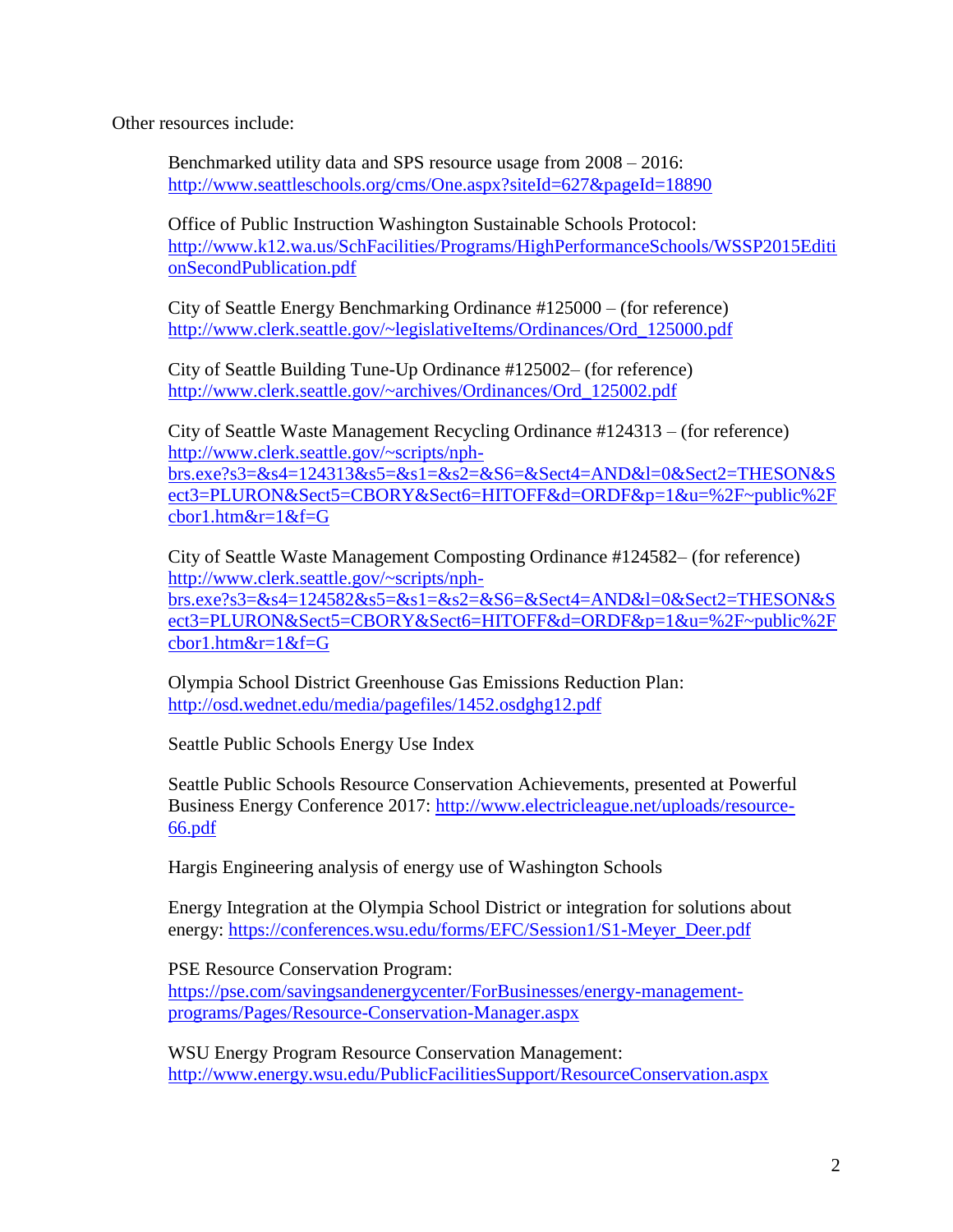Data Trends: Energy Use in K-12 Schools in US Energy Star Publication 11/2016: [https://www.energystar.gov/buildings/tools-and-resources/datatrends-energy-use-k-12](https://www.energystar.gov/buildings/tools-and-resources/datatrends-energy-use-k-12-schools) [schools](https://www.energystar.gov/buildings/tools-and-resources/datatrends-energy-use-k-12-schools)

## **5. FISCAL IMPACT/REVENUE SOURCE**

The Natural Resources Conservation policy and procedures have had a net positive fiscal impact over the last nine years. The updated procedures should allow the district to continue saving resources and increase avoided resource costs. By increasing the amount of material recycled, by composting, and by reducing waste generation, high garbage disposal rates decrease. By monitoring and controlling building hours of use and temperature, operating costs decrease. When lighting is upgraded to energy efficient LEDs, the teaching and learning environment is improved and electricity use is significantly reduced. These changes also help the District adhere to the Green Resolution and follow OSPI's Washington Sustainable Schools Protocol and City of Seattle regulations around benchmarking and achieving reductions in greenhouse gas emissions.

| Expenditure: $\Box$ One-time $\Box$ Annual $\Box$ Multi-Year $\boxtimes$ N/A                                                                           |  |
|--------------------------------------------------------------------------------------------------------------------------------------------------------|--|
| Revenue: $\Box$ One-time $\Box$ Annual $\boxtimes$ Multi-Year $\Box$ N/A Revenues are in the form of<br>incentives and rebates from utility providers. |  |

## **6. COMMUNITY ENGAGEMENT**

With guidance from the District's Community Engagement tool, this action was determined to merit the following tier of community engagement:

 $\Box$  Not applicable

Tier 1: Inform

 $\boxtimes$  Tier 2: Consult/Involve

Tier 3: Collaborate

Although the policy language remains unchanged, staff notified the affected departments and leads of the proposed Superintendent Procedures update. Staff collected departmental and lead staff recommendations for updates. After incorporating the recommendations into the documents, they were sent out for Departmental review. The draft procedure with a ten question detailed survey was then emailed to 90 engaged community members who were invited to provide detailed comments. The group included Green Team Members, outside partners from non-profit agencies, utilities, OSPI, and community groups, in addition to teachers, principals, and staff. The draft procedure with a link to the survey was then posted on the district website. Fifteen people submitted reviews. Over 80% of reviewers support unaltered procedures. There were 22 comments and several suggested specific changes, which staff considered. Themes from feedback obtained throughout the community engagement process were incorporated into the procedure language. Affected departments approved these revisions and the final procedures document was created for Operations Committee review.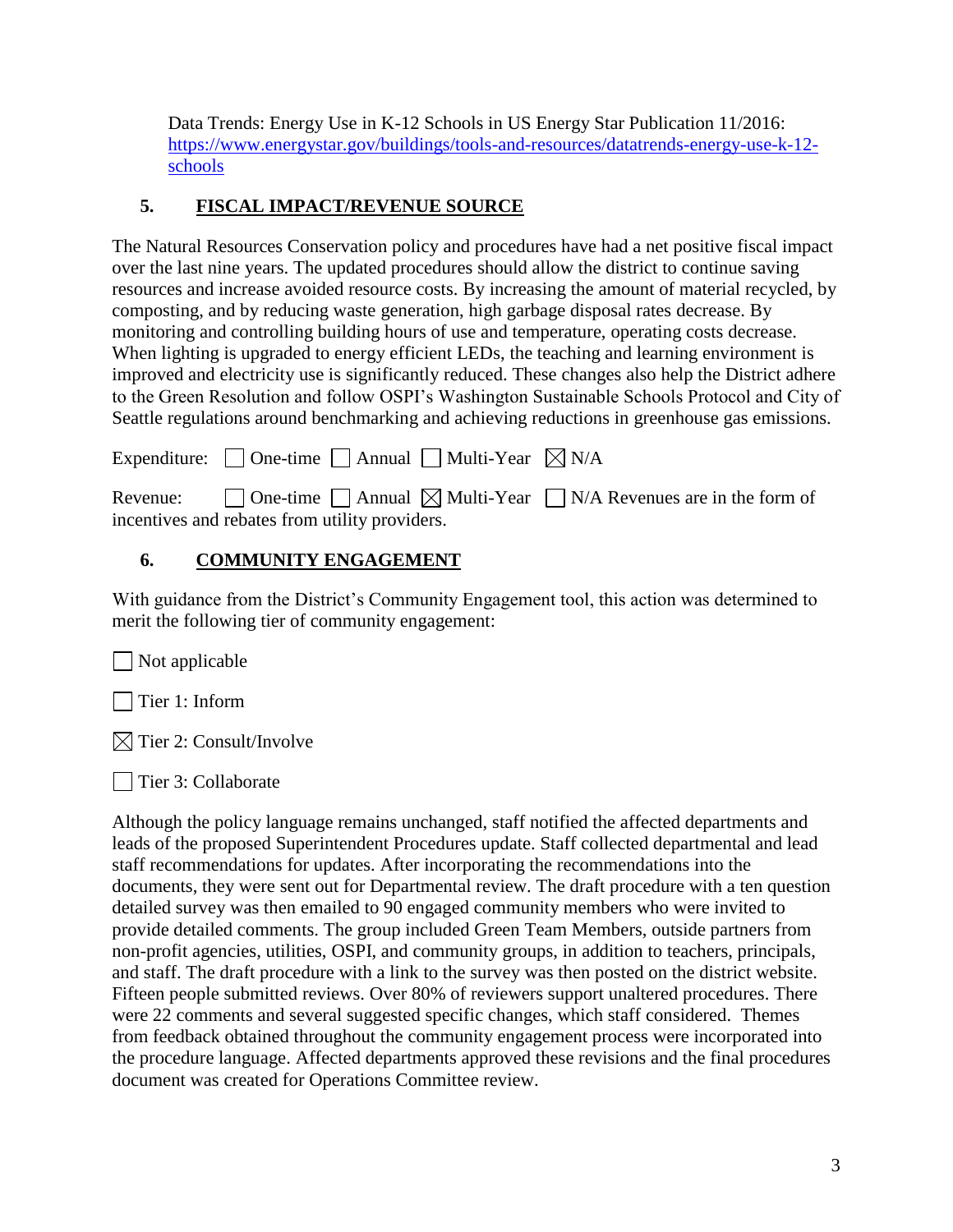## **7. EQUITY ANALYSIS**

Staff determined that renumbering the policy and making minor updates to the procedure did not merit a full application of the racial equity analysis toolkit.

#### **8. STUDENT BENEFIT**

The Natural Resources Conservation Superintendent Procedure includes encouraging teachers to work with students on a variety of levels to help them become good environmental stewards who understand how resource use impacts the earth. Opportunities include participation in Green teams, Washington Green Schools Certification Programs, funding for environmental field trips, support for school "green" and sustainable features, and providing and enforcing recycling and composting options district-wide. Resource Conservation Specialists also provide in-depth analysis of utility bills and make data available to teachers and student researchers to share with their classes. In addition, students benefit from the District building and operating more sustainable buildings. These buildings have features that enhance the teaching and learning environment. Conserving natural resources through these procedures reduce utility costs, which allows funds to be used for other priority spending. The procedures increase indoor air quality and reduce emissions from idling vehicles outside schools, improving access to clean air.

## **9. WHY BOARD ACTION IS NECESSARY**

Amount of contract initial value or contract amendment exceeds \$250,000 (Policy No. 6220)

Amount of grant exceeds \$250,000 in a single fiscal year (Policy No. 6114)

 $\boxtimes$  Adopting, amending, or repealing a Board policy

 $\mathbb{R}^n$ Formally accepting the completion of a public works project and closing out the contract

Legal requirement for the School Board to take action on this matter

Board Policy No. \_\_\_\_\_, [TITLE], provides the Board shall approve this item

 $\Box$  Other:

## **10. POLICY IMPLICATION**

The background section above describes the changes to policy as proposed.

#### **11. BOARD COMMITTEE RECOMMENDATION**

This motion was discussed at the Operations Committee meeting on August 23, 2017. The Committee reviewed the motion and moved it forward to the full board with a recommendation for approval.

## **12. TIMELINE FOR IMPLEMENTATION**

Upon approval of this motion, the policy and procedure will be implemented immediately. Information about the procedure will be shared throughout the year with Principals, Custodian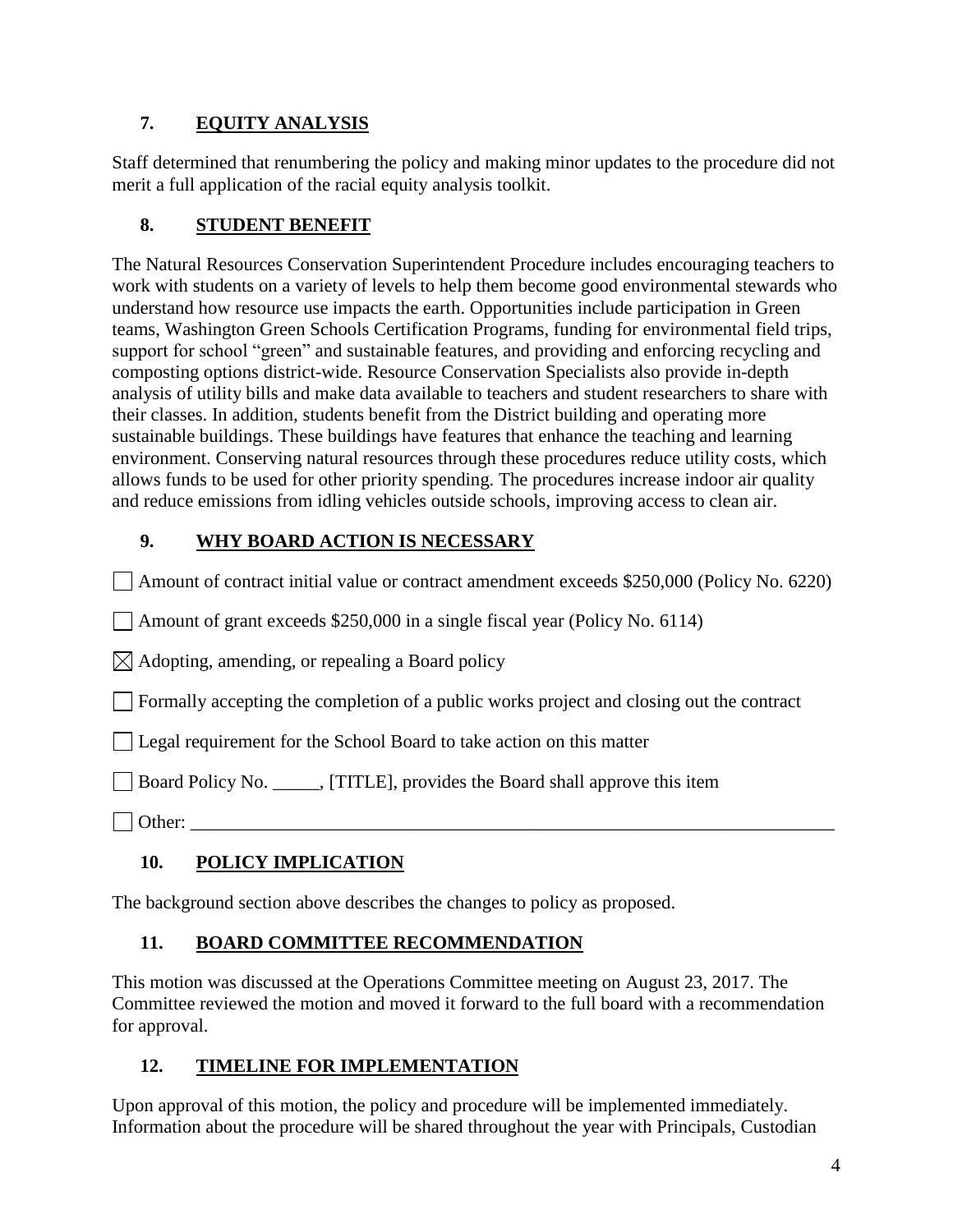Engineers and Leadership. Classroom procedures will be summarized by Resource Conservation Specialists, distributed to each school and posted on our website.

## **13. ATTACHMENTS**

- NEW Policy No. 6810, Natural Resources Conservation (for approval)
- H25.00 Natural Resources Conservation (for repeal)
- H25.01 Procedure Natural Resources Conservation (for repeal)
- NEW Superintendent Procedure 6810SP, Natural Resources Conservation (for reference)
- Seattle School District Board Resolution No. 2012/13-1 (for reference) [https://www.seattleschools.org/UserFiles/Servers/Server\\_543/File/District/Departments/](https://www.seattleschools.org/UserFiles/Servers/Server_543/File/District/Departments/ResourceConservation/20130501_GreenResolution.pdf) [ResourceConservation/20130501\\_GreenResolution.pdf](https://www.seattleschools.org/UserFiles/Servers/Server_543/File/District/Departments/ResourceConservation/20130501_GreenResolution.pdf)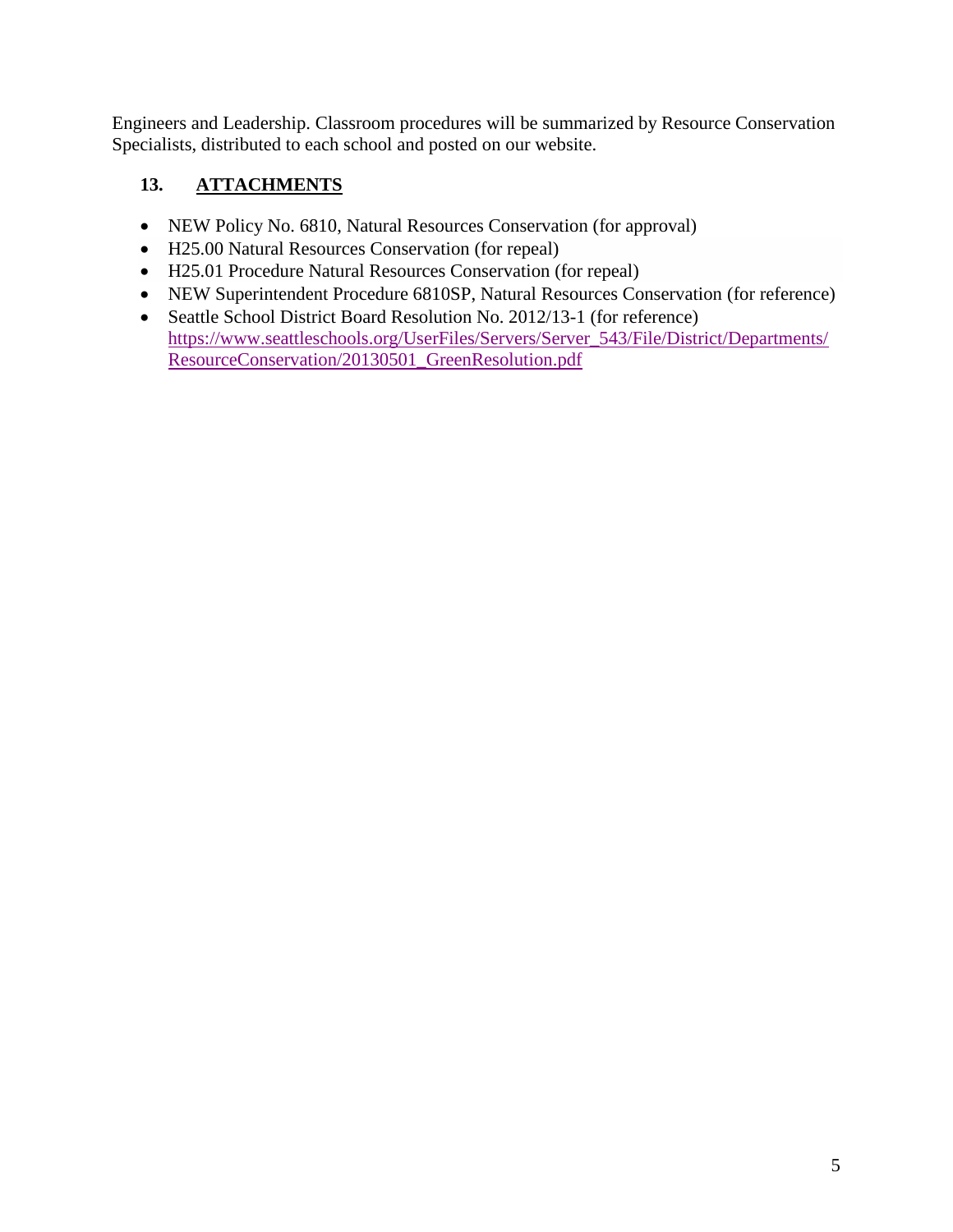|                           | NATURAL RESOURCES<br><b>CONSERVATION</b> | Policy No. 6810       |
|---------------------------|------------------------------------------|-----------------------|
| <b>SEATTLE</b><br>SCHOOIS |                                          | [DATE]<br>Page 1 of 1 |

It is the policy of the Seattle School Board that the District wisely manage the use of natural resources and maintain programs that support conservation of energy and other natural resources. The goal of this policy is to create and maintain sustainable, healthy school environments through a long-term resource management plan.

Seattle Public Schools will model environmental stewardship by instituting a resource conservation management plan, to:

- Reduce the use of energy, water, and other natural resources and encourage recycling
- Educate students, teachers, and staff about the importance of conserving natural resources
- Lessen environmental damage attributable to natural resources consumption.

Adopted: [DATE] Revised: Cross Reference: Related Superintendent Procedure: 6810SP Previous Policies: H25.00; H25.01 Legal References: City of Seattle Energy Benchmarking Ordinance #125000, City of Seattle Building Tune-Up Ordinance #125002, City of Seattle Waste Management Recycling Ordinance #124313, and City of Seattle Waste Management Composting Ordinance #124582 Management Resources: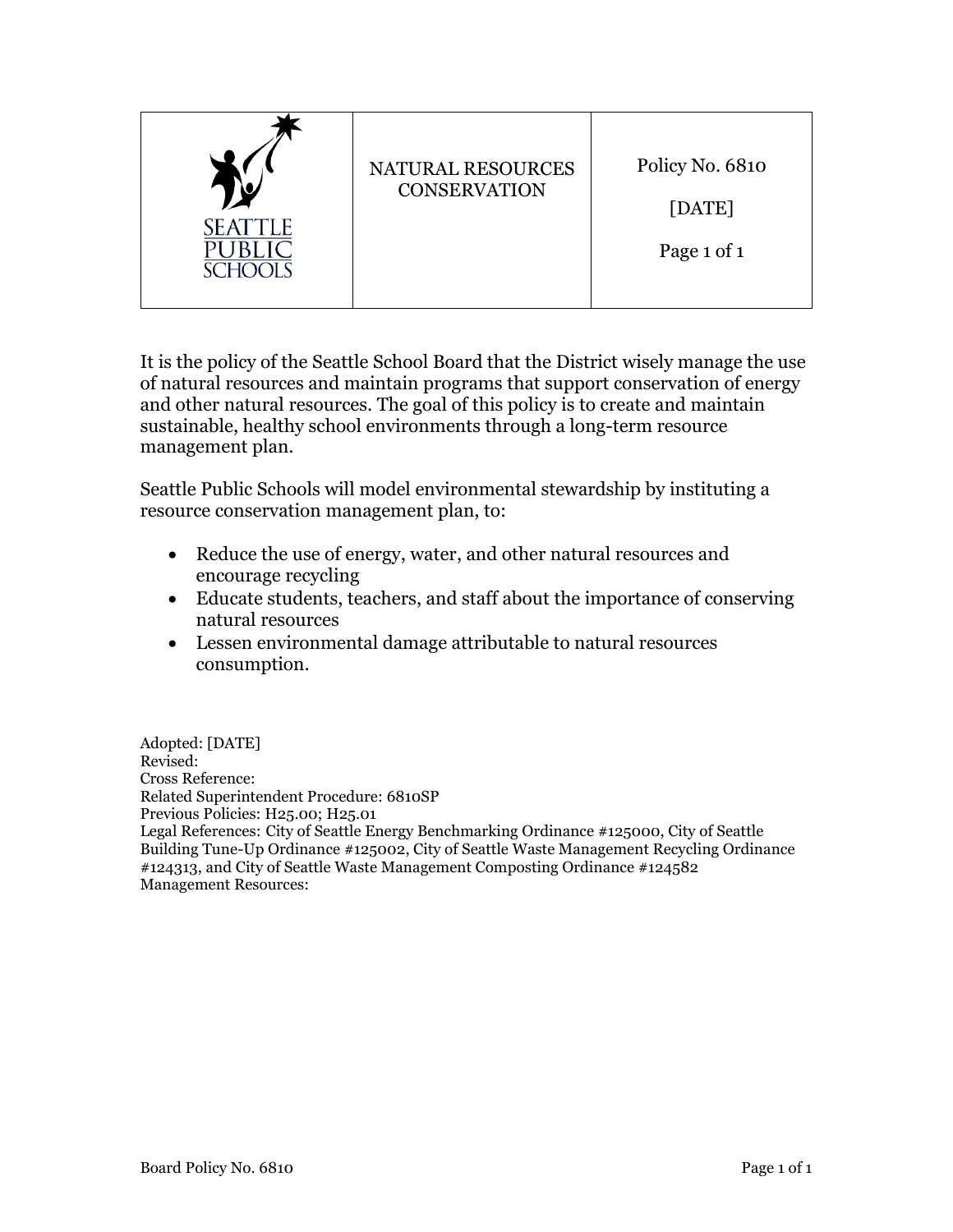

## **Policy**

It is the policy of the Seattle School Board that the district wisely manage the use of natural resources and maintain programs that support conservation of energy and other natural resources. The goal of this policy is to create and maintain sustainable, healthy school environments through a long-term resource management plan. Seattle Public Schools will model environmental stewardship by instituting a resource conservation management plan, to:

- Reduce the use of energy, water and other natural resources and encourage recycling
- Educate students, teachers and staff about the importance of conserving natural resources
- Lessen environmental damage attributable to natural resources consumption.

Adopted: November 2006 Revised: Cross Reference: Related Superintendent Procedure: Previous Policies: Legal References: Management Resources: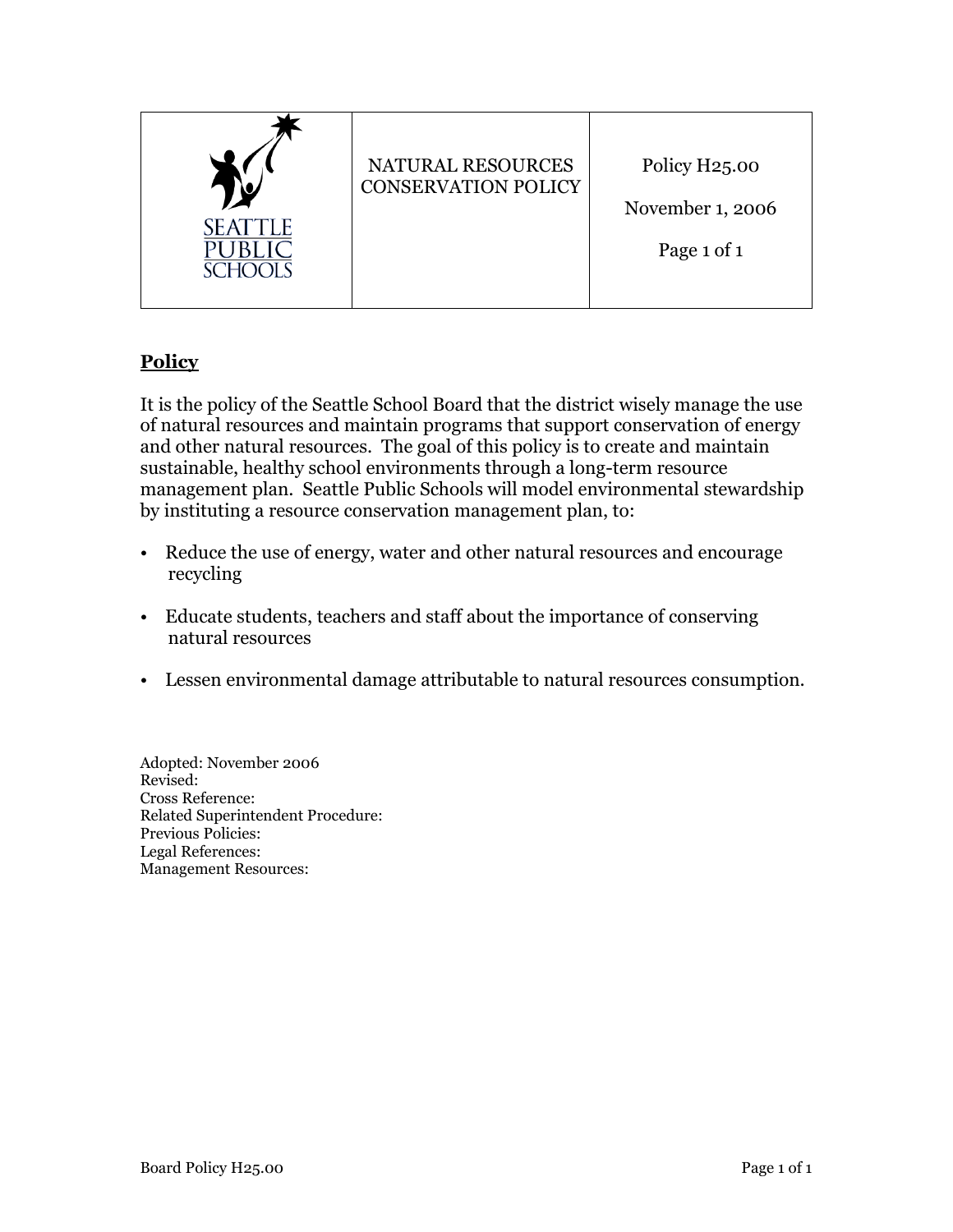

## **Procedure**

#### **Introduction**

The Seattle School Board strives to create healthy and comfortable learning and working environments for students, staff, and the Seattle community. The focus of the natural resources conservation program is long-term, sustainable measures and practices that reduce consumption of natural resources and seek out alternative energy and green technologies. By reducing the District's use of natural resources, a greater amount of the District funds can be spent for supporting student learning and excellence. Additionally, conservation lessens negative impacts on our environment. Wasting resources contributes to many environmental problems such as global warming, water pollution, acid rain, etc. When we conserve energy and water, reduce solid waste, and utilize green alternatives, we help reduce and prevent environmental damage.

A successful natural resources conservation program welcomes and relies upon active participation by all members of the school community. Responsibility and authority for implementing the natural resources conservation management plan lie at all levels of the District. Resource conservation begins with the design of the buildings and landscaping, and continues through the daily operation and maintenance of the schools. Seattle Public Schools seeks to model environmental stewardship to the staff, students, and the Seattle community, linking conservation, the environment, and our role in determining the future health and well being of people, the environment, and the planet.

#### **Standards, and Practices**

The District will set standards and promote practices and procedures to reduce natural resource consumption in the following areas:

#### 1. Operations and Maintenance

- A. Heating and cooling set points for the HVAC systems
- B. Operating Schedule for the HVAC and, Lighting Systems
- C. Exceptions to the Operating Schedule for HVAC and, Lighting Systems
- D. Operating Practices for Energy, Water and Solid Waste, including Recycling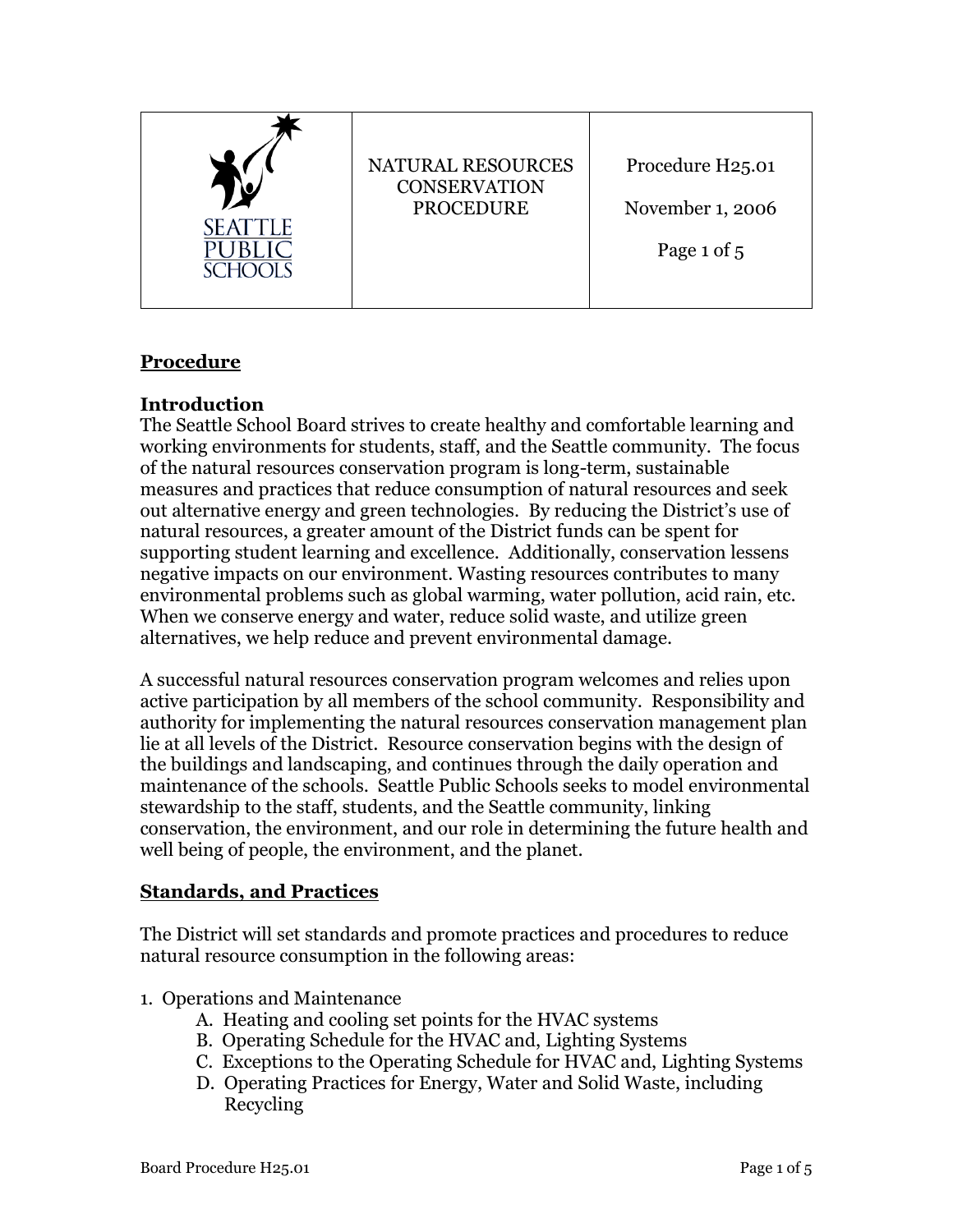- E. Maintenance Practices
- 2. Facility Design, Products and Equipment Procurement
- 3. Shared Savings Program
- 4. Education, Outreach, and Training
	- A. Provide annual conservation training for District staff members with responsibilities over the utility resources.
	- B. Provide monthly utility data to senior staff, principals, and building custodians.
	- C. Promote and recognition success conservation program in the schools.

#### **STAFF PROCEDURES**

- 1. Operations and Maintenance Standards
	- A. Heating and cooling set points for the HVAC systems
		- 1. Classroom and office areas 68 degree heating, 76 degree cooling.
		- 2. Lunchrooms and auditoriums 65 degree heating, 76 degree cooling.
		- 3. Gyms and hallways 62 degree heating, no cooling provided.
		- 4. Turn the heat off in unoccupied areas (freeze protection only).
	- B. Operating Schedule for the HVAC and, Lighting Systems
		- 1. Monday-Friday HVAC schedules are based on staff contract work times.
		- 2. After school and weekend HVAC are provided for academic events only.
		- 3. Heating and cooling systems will not be enabled during non-school hours from April 1 through October 15.
		- 4. Professional development days, HVAC system will only be enabled in occupied areas to the minimum extent necessary.
		- 5. The HVAC system shall not operate during school breaks and holidays except for freeze protection.
		- 6. The lights will be off in all areas that are not being occupied.
		- 7. Circulating pumps will be turned off evenings and weekends, and water heaters will be turned off over school breaks.
	- C. Exceptions to the Operating Schedule for HVAC and Lighting Systems
		- 1. Schools may purchase heating and or cooling for after school and weekend non-academic events.
		- 2. Community and outside users may purchase heating and or cooling for events through the established building rentals system.
		- 3. Summer school and before and after school activities will be concentrated to occupy the minimum number of buildings, building areas, and rooms.
	- D. Operating Practices for Energy, Water and Solid Waste
		- 1. Staff and students are responsible for turning off lights, closing windows, doors, drawing the blinds or drapes at night.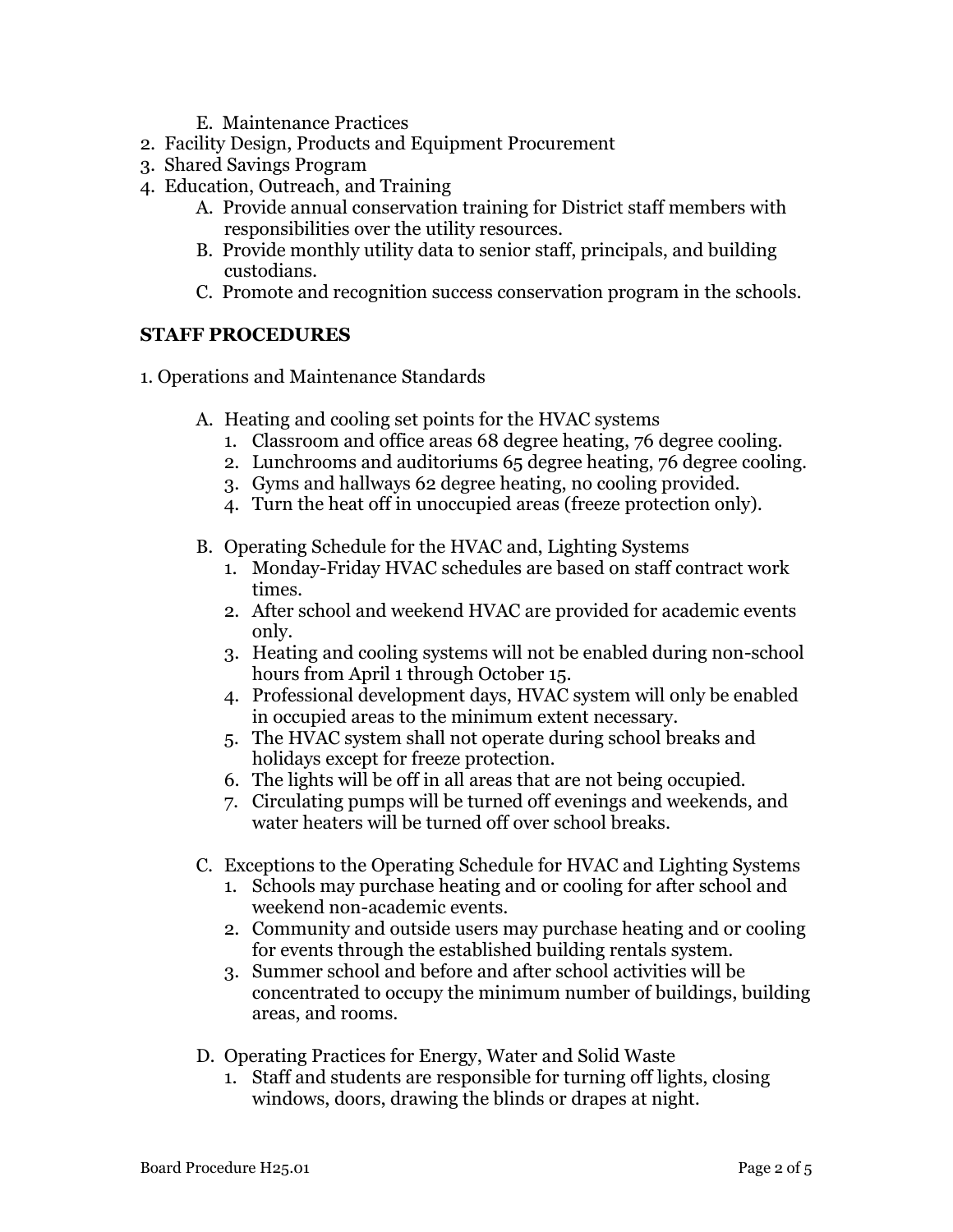- 2. Staff and students shall participate in Seattle Public Schools recycling program by recycling paper, plastic, cans, and glass recyclable materials.
- 3. Unoccupied areas will not be heated, cooled, and all lights will be turned off.
- 4. Outside lights should be turned off during daylight hours.
- 5. All office and classroom electrical equipment (copy machines, printers, coffee pots, lamps, TVs, projectors, etc.) shall be turned off each night.
- 6. Computers shall be turned off after school unless required to run over night for District/school business and monitor sleep mode shall be enabled.
- 7. Set double sided printing as a default for copiers and printers where possible. Promote the use of .pdf files and email correspondence in lieu of hardcopies.
- 8. Personal electrical appliances are only permitted for school related purposes.
- 9. Vending machines will operate with lighting turned off. Vending machines shall be unplugged during school breaks of four days or more and/or operate with energy saving devices.
- 10. During summer breaks, food from District refrigerators and freezers shall be consolidated into the smallest space necessary. Refrigerators and freezers not being used shall be cleaned and turned off/unplugged.
- 11. School gardens, landscaped areas, lawns, and non-scheduled fields shall not be mechanically irrigated unless the area is being established. Landscaped areas shall be planted with drought tolerant species. School gardens, landscaped areas may be irrigated with drip system or soaker hose.
- 12. Scheduled fields shall be mechanically irrigated; watering systems shall only operate at night.
- 13. District vehicles shall not be warmed up.
- E. Maintenance Practices
	- 1. Perform scheduled maintenance on HVAC units.
	- 2. Failed outside lights photocells shall be assigned emergency work order status.
	- 3. Flush valve and plumbing leaks shall be assigned emergency work order status.
	- 4. Condensate system and boiler loop leaks shall be assigned emergency work order status.
	- 5. Tune-up boilers every two years.
	- 6. Calibrate temperature thermostats every three years.
	- 7. Recalibrate temperature controls and thermostats every year.
- 2. Facility Design, Products and Equipment Procurement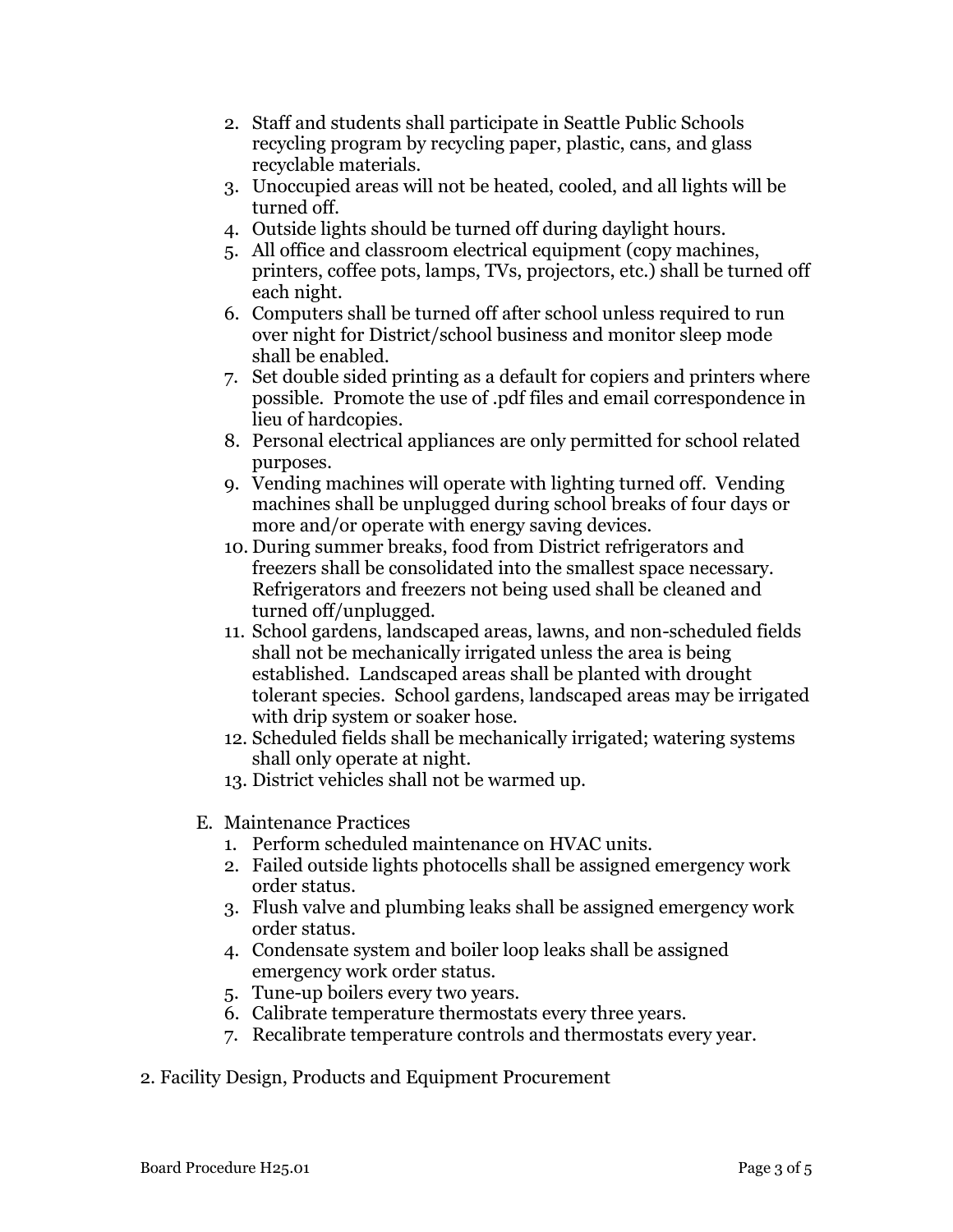- A. Buildings and grounds shall be designed and constructed to minimize operational utility resources. Designs decisions shall recognize the life cycle cost with the operation and maintenance budget identified prior to construction.
- B. Design teams shall model resource usage and present energy use index and refuge and recycling analysis to operations and maintenance prior to construction. Presentations shall be reviewed at schematic design, design development, and construction document stages. Additionally the capital department. shall provide annual reports to the school board on natural resource conservation measures employed in capital projects.
- C. Design teams shall work with the local utility companies, the City of Seattle, and other agencies to maximize grants and rebates for the District providing necessary data prior to construction.
- D. Capital projects shall utilize third party commissioning of building systems. Systems shall operate at design specifications or greater.
- E. All contracts, RFPs, or bid documents, etc. that involve the building envelope, HVAC system, lighting system, or irrigation system shall be reviewed by the operations department to assess natural resource conservation measures.
- F. The District shall evaluate the cost effectiveness of procuring high efficient and green products and equipment, including alternative fuel vehicles (hybrid and biodiesel) and green building options in new construction and remodels, printers and copiers that default to double sided printing, and flat screen monitors.
- G. Irrigation systems, including temporary systems, shall be equipped with an irrigation deduct meter.
- 3. Shared Saving Program

The District agrees to pass along part of the utility savings to the schools in a shared savings incentive program. The incentive dollars are intended to allow schools to invest in resource conservation through education materials, field trips, etc. to achieve additional and continued savings.

- 4. Education, Outreach, and Training
	- A. Provide annual conservation trainings for District staff members with responsibilities over the utility resources.
	- B. Provide monthly utility data to senior staff, principals, and building custodians.
	- C. Promote and recognition success conservation program in the schools.
	- D. Model conservation and recycling in the classroom.

Adopted: November 2006 Revised: Cross Reference: H25.00 Related Superintendent Procedure: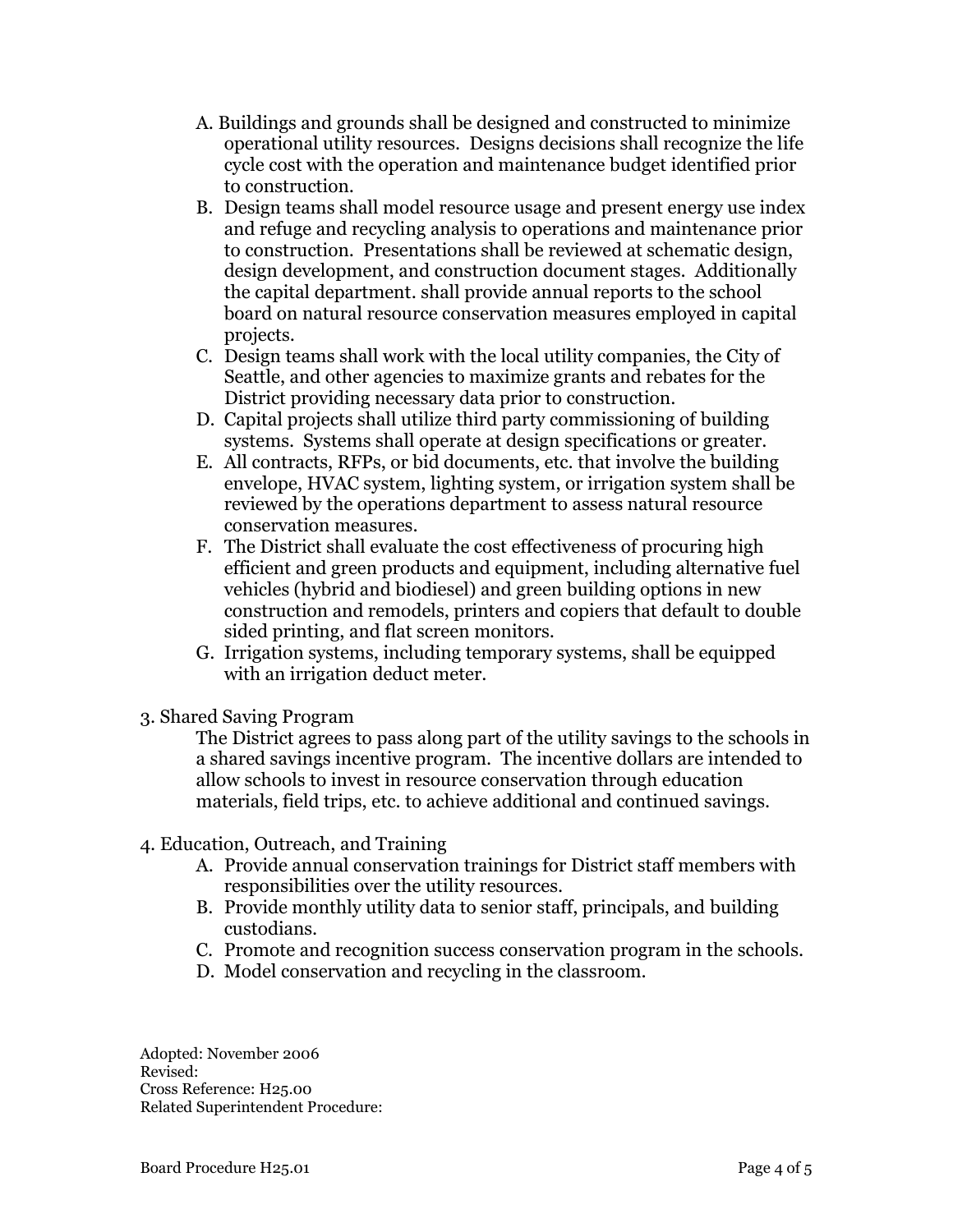Previous Policies: Legal References: Management Resources: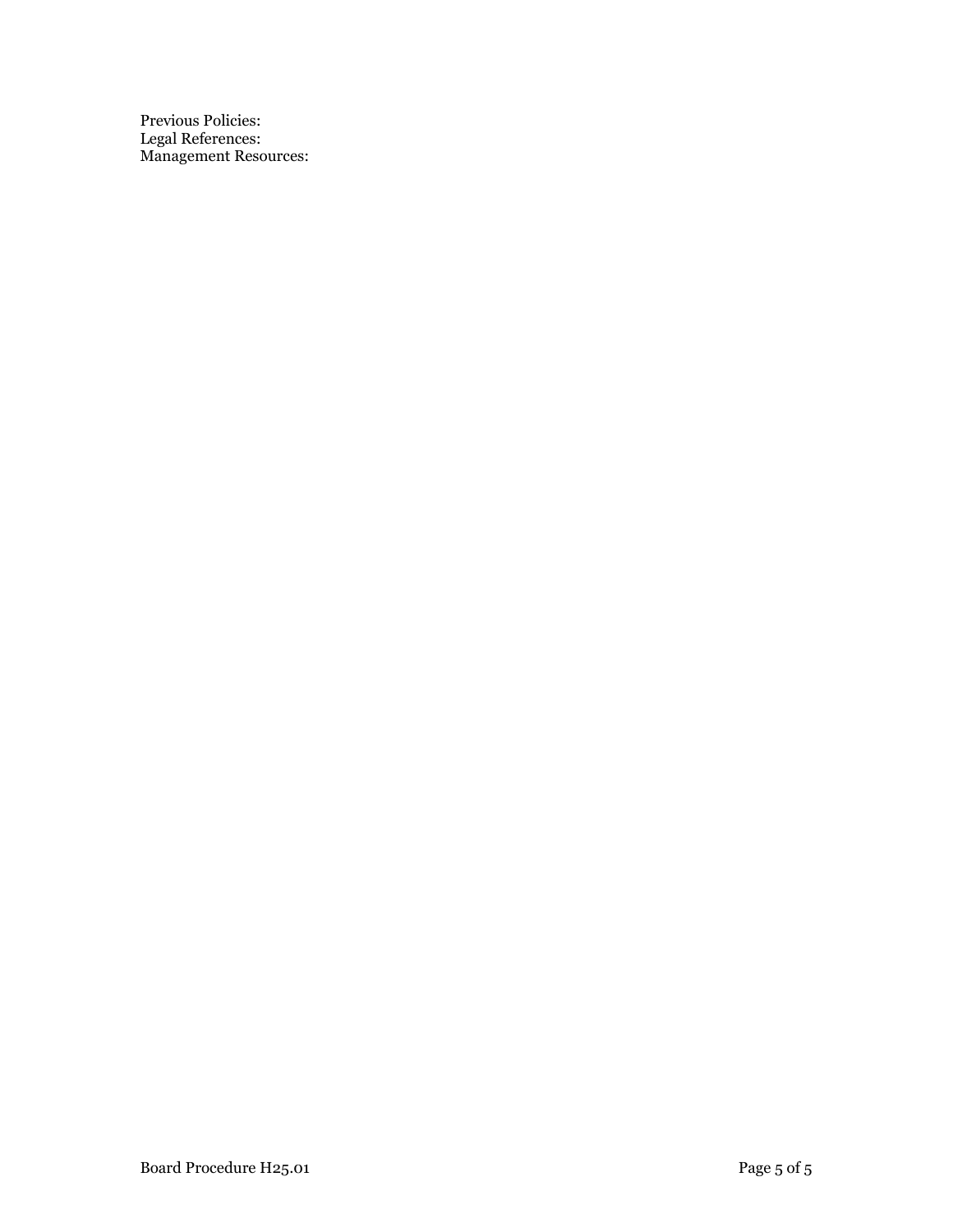# Superintendent Procedure 6810SP **Natural Resources Conservation**

Approved by: <u>Date:</u>

Dr. Larry Nyland, Superintendent

This procedure implements School Board Policy 6810 and is the long-term resource conservation management plan for the District.

## **Introduction**

The Seattle School Board strives to create healthy and comfortable learning and working environments for students, staff, and the Seattle community. The focus of the natural resources conservation program is long-term, sustainable measures and practices that reduce consumption of natural resources and seek out alternative energy and green technologies. By reducing the District's use of natural resources, a greater amount of the District funds can be spent for supporting student learning and excellence. Additionally, conservation lessens negative impacts on our environment. Wasting resources contributes to many environmental problems such as global warming, water pollution, acid rain, etc. When we conserve energy and water, reduce solid waste, and utilize green alternatives, we help reduce and prevent environmental damage.

A successful natural resources conservation program welcomes and relies upon active participation by all members of the school community. Responsibility and authority for implementing the natural resources conservation management plan lie at all levels of the District. Resource conservation begins with the design of the buildings and landscaping, and continues through the daily operation and maintenance of the schools. Seattle Public Schools seeks to model environmental stewardship to the staff, students, and the Seattle community, linking conservation, the environment, and our role in determining the future health and well-being of people, the environment, and the planet.

## **1) Heating, Cooling, and Ventilation (HVAC) & Mechanical Equipment**

- a) Normal operating schedule for mechanical heating, cooling and ventilation (HVAC)
	- i) Monday Friday HVAC schedules are based on staff contract work times and school start/end times.
	- ii) After school, HVAC is provided for academic and District scheduled events only.
	- iii) HVAC systems shall not heat or cool during non-school hours, during school breaks and holidays, and in unoccupied areas unless it is necessary for freeze or equipment protection.
	- iv) Exceptions to the HVAC operating schedule may be made for events outside of the normal operating hours through the District building rentals system. Rental fees may apply. See Superintendent Procedure 4260SP: Use of School Facilities.
	- v) Fan cooling is allowed during occupied times.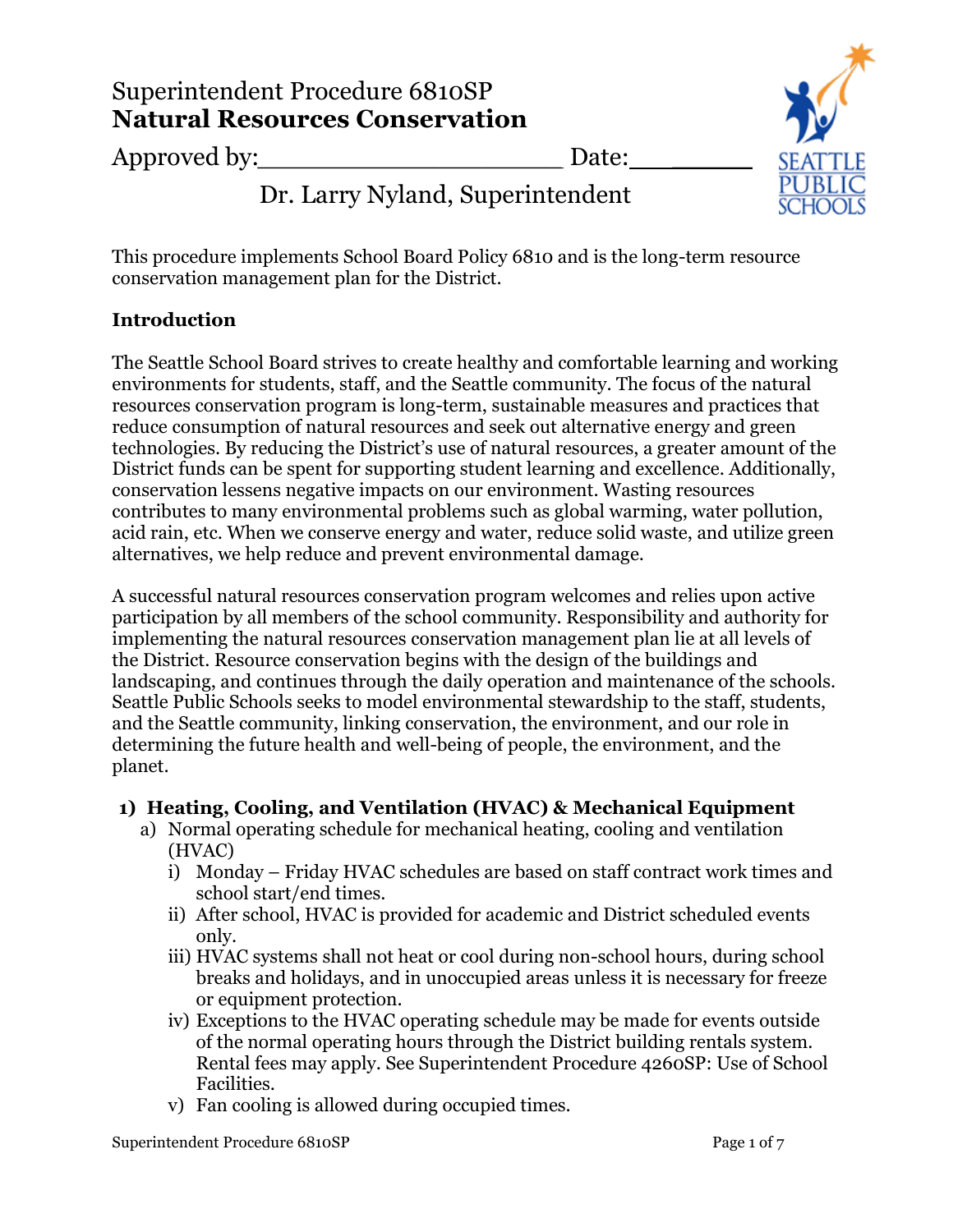vi) For heating, cooling or fans after hours, a building use permit is required.

- b) HVAC set points during scheduled occupied periods these set points mean that actual temperatures may be within  $+/- 2$  degrees
	- i) Classroom and office area set points are 68 degrees heating. Where available, 76 degrees mechanical cooling, 74 degrees economizer cooling.
	- ii) Lunchroom and auditorium set points are 65 degrees heating. Where available, 76 degrees mechanical cooling, 74 degrees economizer cooling.
	- iii) Gym and hallway set points are 62 degrees heating. Cooling is not commonly provided.
	- iv) Temperature settings in classrooms with motion sensor integrated HVAC should have heating set points reduced by 3 degrees and cooling set points increased 3 degrees during the normal operating schedule when the room becomes unoccupied. The motion sensor will turn the system back to occupied temperatures when a person enters the room.
	- v) Exceptions to the HVAC set points are made for those with special needs as noted in their 504 documents.
- c) Portable space heaters are a potential fire hazard, can trip our breakers, and use a significant amount of energy. Only spaces that do not meet District standard HVAC set points, during the normal operating schedule, from the building's HVAC systems may be permitted to have a space heater. All heaters must meet District safety requirements. Approved space heaters shall be shut off during unoccupied hours and while unattended. Please note: space heaters are not rated to be used with extension cords and should be directly plugged into the wall.
- d) Thermostats, radiators, unit ventilators, supply and return air vents and other HVAC equipment shall not be tampered with and shall have a minimum of three feet of unobstructed space around them to ensure adequate airflow and temperatures.
- e) All school activities, including summer school and before and after school activities, should minimize resource use by consolidating activities into the fewest possible number of buildings, building areas, and rooms. Consolidation will allow for the fewest number of rooms to be conditioned which will reduce cost and resource use.
- f) Circulating pumps, fans, boilers, etc. shall be turned off during unoccupied periods of evenings and weekends except as needed for freeze protection.
- g) Water heaters shall be turned off during extended school breaks, where feasible.
- h) Staff should properly shut down and unplug smaller District refrigeration units such as milk coolers, reach-ins, ice chests and ice machines during breaks of four consecutive weeks or more. Food from these units should be consolidated and placed into walk-in units, where available.

# **2) Lighting**

- a) Indoor lighting
	- i) Everyone is responsible for turning off lights in unoccupied areas. Lighting should not be left on overnight. Emergency lighting will remain on automatically per building code.
	- ii) String lights, lamps, and other decorative illumination not integral to the school building shall only use energy efficient bulbs (LED or compact fluorescent). Always follow best practices for fire safety.
	- iii) Photo cells, lighting controls and occupancy sensors should remain clear and unobstructed.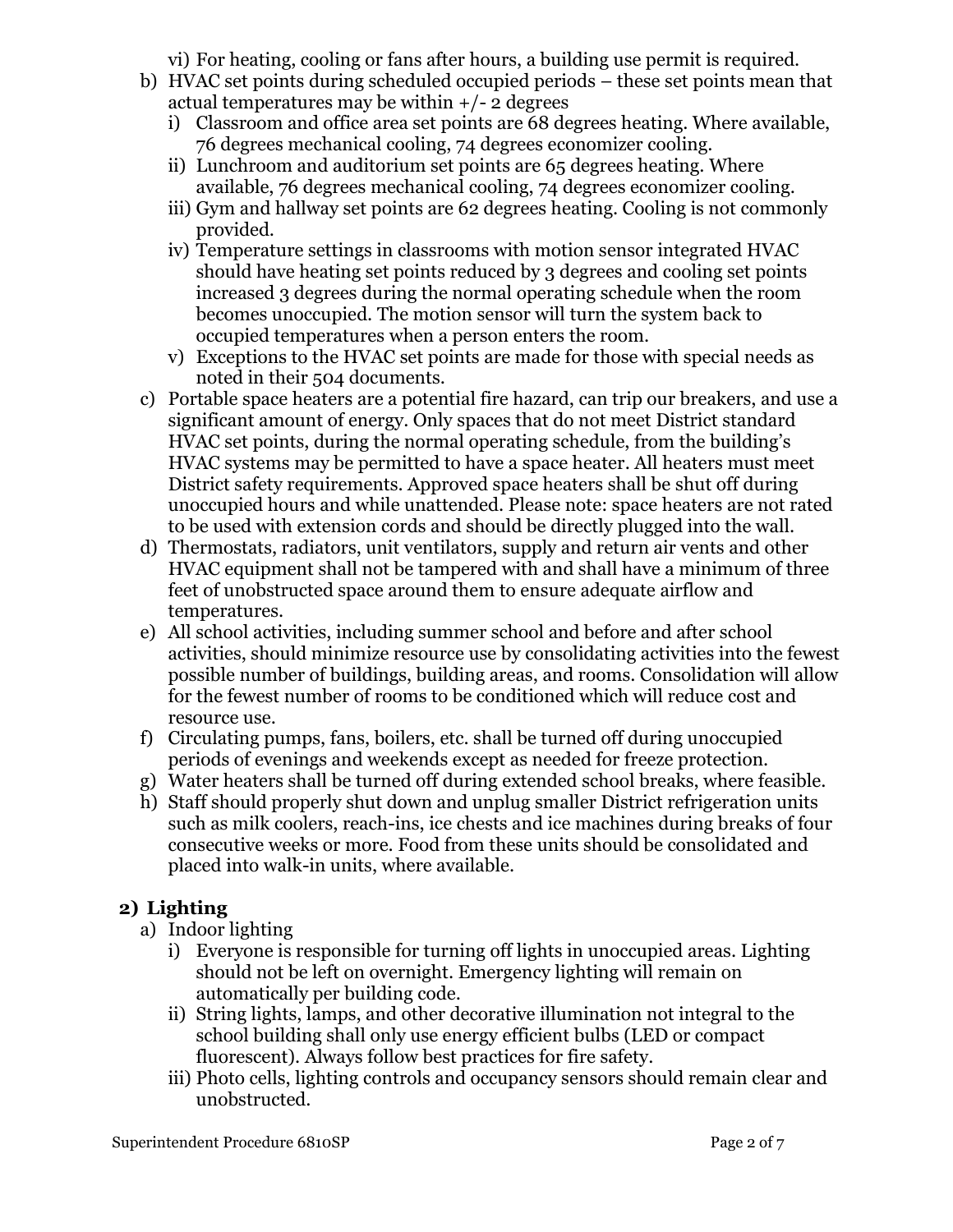- b) Outdoor lighting
	- i) Outside lights shall be off during daylight hours.
	- ii) Plan after school and weekend events that require lighting to be located together on the main floor and close to the outside doors, to minimize the need for communal lighting (hallway, stairwell, exterior.)
	- iii) For lighting after hours, a building use permit is required.
- c) Photocells and lighting control requirements are found in the District Technical Standards.
- d) Interior walls and ceilings should be of a light color to improve the light quality of the teaching and learning environment.

## **3) Composting, Recycling, Waste Reduction and Waste Disposal**

- a) Everyone using District buildings shall minimize use of natural resources with the goal to reduce waste generation and encourage reuse and shared use of resources.
- b) Everyone shall make sure that all materials discarded are sorted into the correct container or dumpster.
- c) Everyone shall sort waste into three types, as required by the City of Seattle.
	- i) Compost goes in the green containers labeled "compost" (e.g. food waste, food soiled paper, and yard waste).
	- ii) Recycling goes in the blue container labeled "recycling" (e.g. clean paper, bottles, cups, milk cartons).
	- iii) Garbage goes into the grey/black/white container labeled "landfill" (e.g. plastic wrappers and dirty containers).
- d) New composting programs must be pre-approved by Facilities Operation and be developed using the Resource Conservation Guidelines. No new program may be started before all planning aspects are complete and the impacted parties are provided an opportunity to participate in program design.
- e) Materials that meet the legal definition of "confidential records" shall be destroyed in accordance with Washington State RCW 40.14.
- f) All hazardous materials and waste shall be handled in a safe and lawful manner. No hazardous materials or wastes shall be poured down drains, onto the ground, or into waterways.
- g) Printing and copying
	- i) All District staff should minimize paper and copier use.
	- ii) All staff shall be able to scan and send documents electronically instead of printing hard copies, and print and copy on double-sided paper to reduce paper waste. Training videos are available to staff.
	- iii) Double-sided and black-and-white printing should be set as the default for copiers and printers whenever possible to avoid wasting ink and paper.
- h) Toner cartridges for networked printers/copiers/scanners should be recycled.

## **4) New construction and remodels**

- a) Buildings and grounds shall be designed and constructed to minimize the use of resources in accordance with Seattle School District Board Resolution No. 2012/13-12.
- b) Building design choices shall be made to recognize the life cycle cost. This analysis shall include identifying the operations and maintenance budget prior to construction.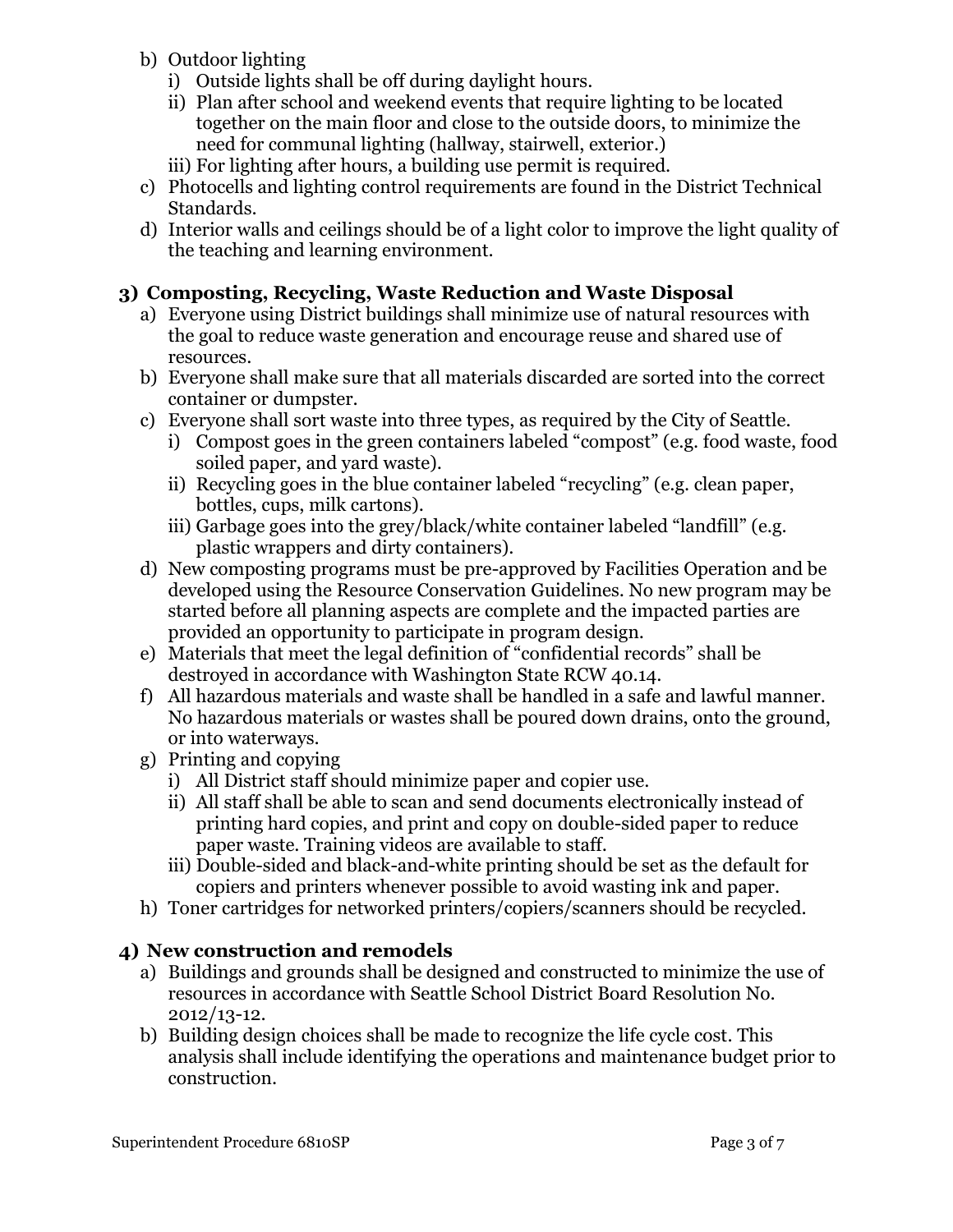- c) All new construction and major remodels shall follow state and City building codes and Washington Sustainable Schools Protocol.
- d) The Capital Department shall follow their technical design standards and provide annual reports to the School Board on natural resource conservation measures employed in capital projects.
- e) All Capital projects shall have a corresponding Owners Project Requirements document, such as those identified by the U.S. General Services Administration.
- f) District Technical Standards shall be followed for all new construction and major remodels.
- g) Prior to construction, Design teams shall provide operations and maintenance staff model resource usage, including energy use index (EUI) and construction and operations solid waste analysis. Presentations shall be reviewed by the Facilities Department at schematic design, design development, and construction document stages.
- h) The District shall follow the guidelines of the City of Seattle's most current energy code, where appliciable.
- i) Design teams shall collaborate with the local electricity, natural gas, water/sewer, solid waste and storm water utility companies, the City of Seattle, and other agencies to reduce the use of resources in construction, operation, and maintenance of schools.
- j) Design teams shall assist the District in maximizing grants and rebates for conservation. The District shall include in the bid documents a requirement to provide all necessary conservation –related data to utility partners prior to and post construction.
- k) Capital projects shall utilize third party commissioning of building systems in accordance with technical specifications. Systems shall operate at, or exceed, design specification objectives.
- l) All contracts, RFPs, bid documents, etc. that involve the building envelope, HVAC system, lighting system, or irrigation system shall be reviewed by the Mechanical/Electrical Coordinator to assess resource conservation measures.
- m) Design teams shall review and analyze actual utility use compared to expected utility use one year, two years, and five years after construction is complete and the building has been accepted by the District. Design teams shall document finding, present them to the Facilities Department and include lessons learned in future project planning.

## **5) Ongoing Maintenance Operations and Procurement**

- a) When maintenance is required to fix broken equipment, the repair shall maintain the functionality of the systems and/or equipment as they were designed unless the design is found to be faulty. The District Computerized Maintenance Management System (CMMS) shall be utilized to optimize the efficiency and life of mechanical systems operating in the buildings.
- b) The District shall tune-up buildings at least once every 5-years in accordance with City of Seattle Ordinance #124927. The tune-up shall optimize energy and water performance by identifying no- or low- cost actions related to building operations and maintenance, including but not limited to major building systems for mechanical, electrical, lighting, and water.
- c) District Technical Standards shall be followed for all maintenance, operations, and procurement.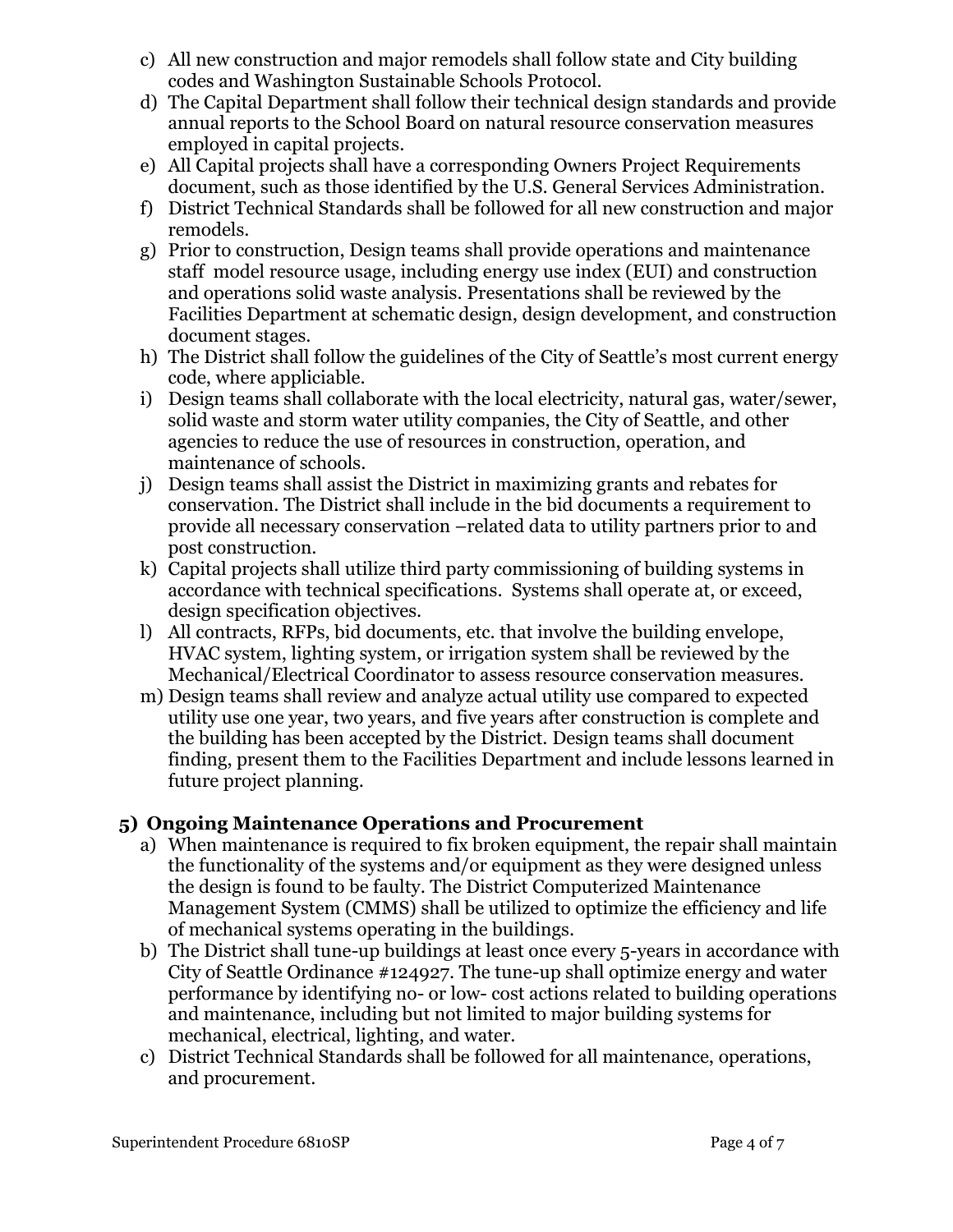- d) The District should evaluate the cost effectiveness of procuring high efficient and green products and equipment.
- e) Maintenance and operations staff shall partner with the local electricity, natural gas, water/sewer, solid waste and storm water utility companies, the City of Seattle, and other agencies to reduce the use of resources in the operation and maintenance of schools, and to maximize utility grants and rebates and incentives.
- f) The District should purchase recycled content and environmentally preferable supplies when the cost and functionality is equivalent to other supplies.
- g) All vending machines shall operate with the non-essential and advertising lighting disabled.
- h) All vending machines shall be put into low power mode when not in use.
- i) Handwashing faucets should be set to run for ten seconds (see also WAC 246- 366-060).

## **6) Conservation outreach and training**

- a) Annual training opportunities should be provided for District staff members with responsibilities over the utility resources, including Senior Leadership, Custodial and Nutrition Services staff, Principals, and Maintenance staff.
- b) The District shall set five-year conservation goals for energy, water, and solid waste. Progress shall be reported on annually by the Facilities Department. District goals shall be based on local, state-wide, and national conservation benchmarks whenever possible.
- c) The District shall calculate annual and long-term avoided utility costs. As we continue to minimize our use of resources, we shall continue to reinvest in conservation to take advantage of opportunities to build additional conservation capacity.
- d) The District shall benchmark energy use annually through ENERGY STAR® Portfolio Manager for all buildings 20,000 square feet and larger. This data is publically available through the City of Seattle Energy Benchmarking Ordinance #125000.
- e) The District agrees to pass along part of the utility savings to the schools in a shared savings program intended to allow schools to invest in resource conservation to achieve additional and continued savings.
- f) Annual utility data shall be provided to principals, building custodians, and other senior staff.
- g) Principals are responsible for sharing these data and reminding occupants about the Natural Resources Conservation Procedures.

#### **7) Occupants of offices and classrooms equipment-operating responsibilities**

- a) Everything plugged into a school or office outlet draws power and therefore uses public resources.
- b) All office and classroom electrical equipment (sound systems, speakers, computer *monitors*, fans, phone chargers, etc.) shall be turned off each night and during all weekend and extended non-occupied times.
- c) Networked devices such as District printers/scanners, computers and projectors shall stay on but should be switched into low power mode when not in use.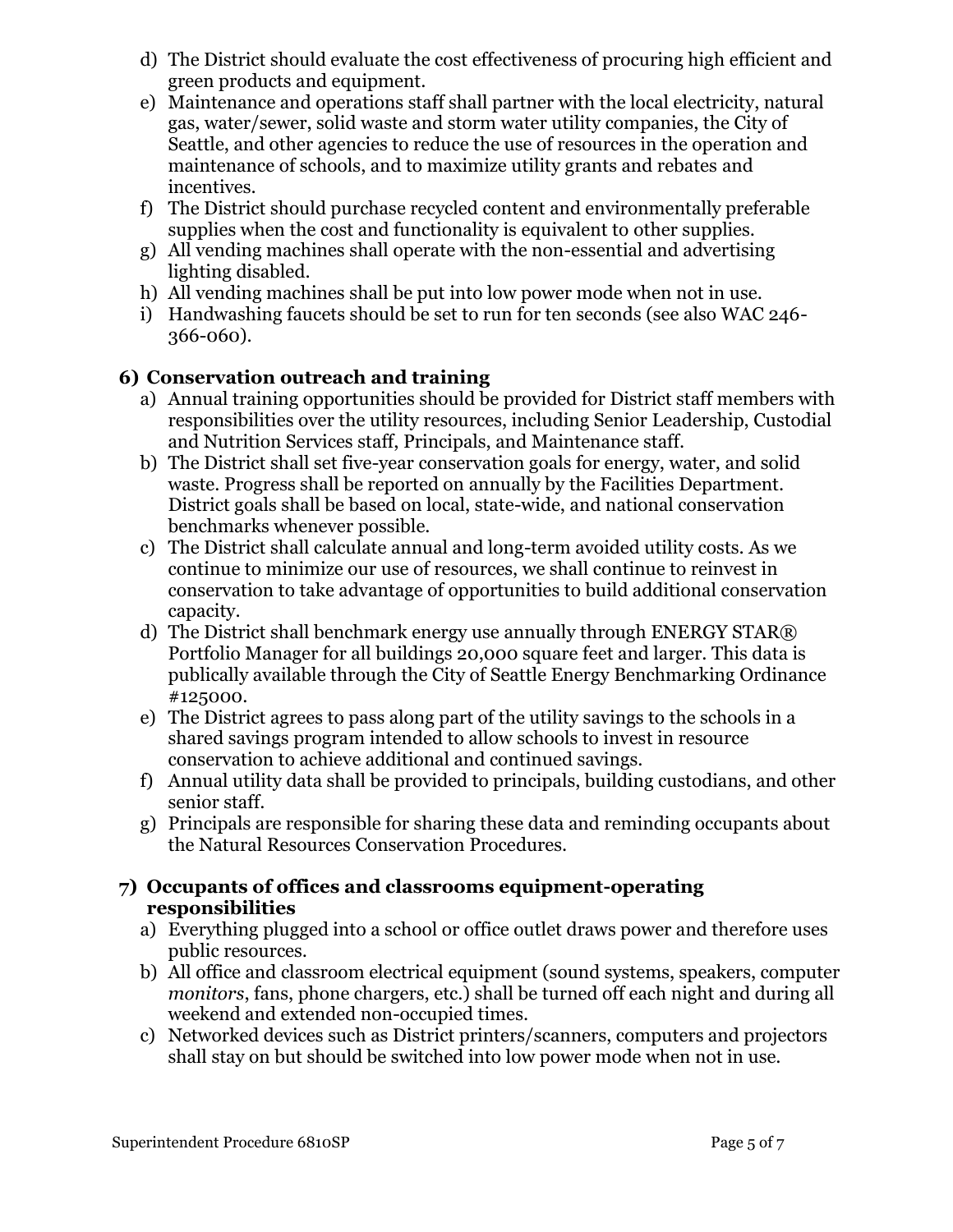- d) The District may provide pre-approved appliances in shared areas for the use of staff, these appliances may include communal refrigerators, microwaves and coffee makers.
- e) All appliances used in the District must be located in communal spaces and available for shared use. Individual appliances may not be installed unless they are providing ADA accommodation or have been preapproved by Facilities Operations.
- f) All items plugged into outlets shall be National Underwriters Laboratories tested and labeled and all label instructions shall be followed by the user.
- g) Everyone is responsible for turning off lights and closing windows, doors, blinds, and drapes at the end of the day.
- h) All staff are responsible for taking action to shut down their rooms before extended breaks. A shutdown checklist will be provided.

## **8) School Grounds and Gardens**

- a) School gardens
	- i) All proposed gardens or any sort must be preapproved for Facilities Operations and follow operational guidelines.
- b) Landscaped areas and lawns
	- i) Shall be irrigated only during the first two year planting establishment periods.
	- ii) Shall not have automatic timers on irrigation systems unless the area is being established.
	- iii) Shall be planted with native plants appropriate for specific site conditions, preferentially use drought tolerant species in drier areas.
	- iv) Shall evaluate soils and location to select the appropriate planting material for each space.
- c) Athletic and play fields
	- i) Natural turf (grass) fields shall only be irrigated if they are part of the Seattle Parks – Seattle School District Joint Use Agreement and they have a functioning mechanical irrigation system. Irrigation schedules shall be calculated based on the need of the soil and vegetation.
	- ii) Fields that are not part of the Seattle Parks Seattle School District Joint Use Agreement shall not be irrigated unless the area is being established for the first two years after planting.
- d) All irrigation shall be scheduled for cooler times of the day to avoid evaporation, unless extreme weather conditions require additional irrigation.
- e) Leaf fall from trees shall be left to compost in place or is mulched on-site whenever possible.
- f) Integrated Pest Management shall be used to manage all school grounds in accordance with Superintendent Procedure 6895SP: Integrated Pest Management.

## **9) Transportation and Anti-idling**

- a) All vehicles on and adjacent to school property should be operated to minimize idling to reduce fuel use and air pollution.
- b) Vehicles shall not be warmed up by idling and engines shall not be left running when not on the road.
- c) All operators of District contracted busses shall receive training to minimize fuel use and reduce pollution.